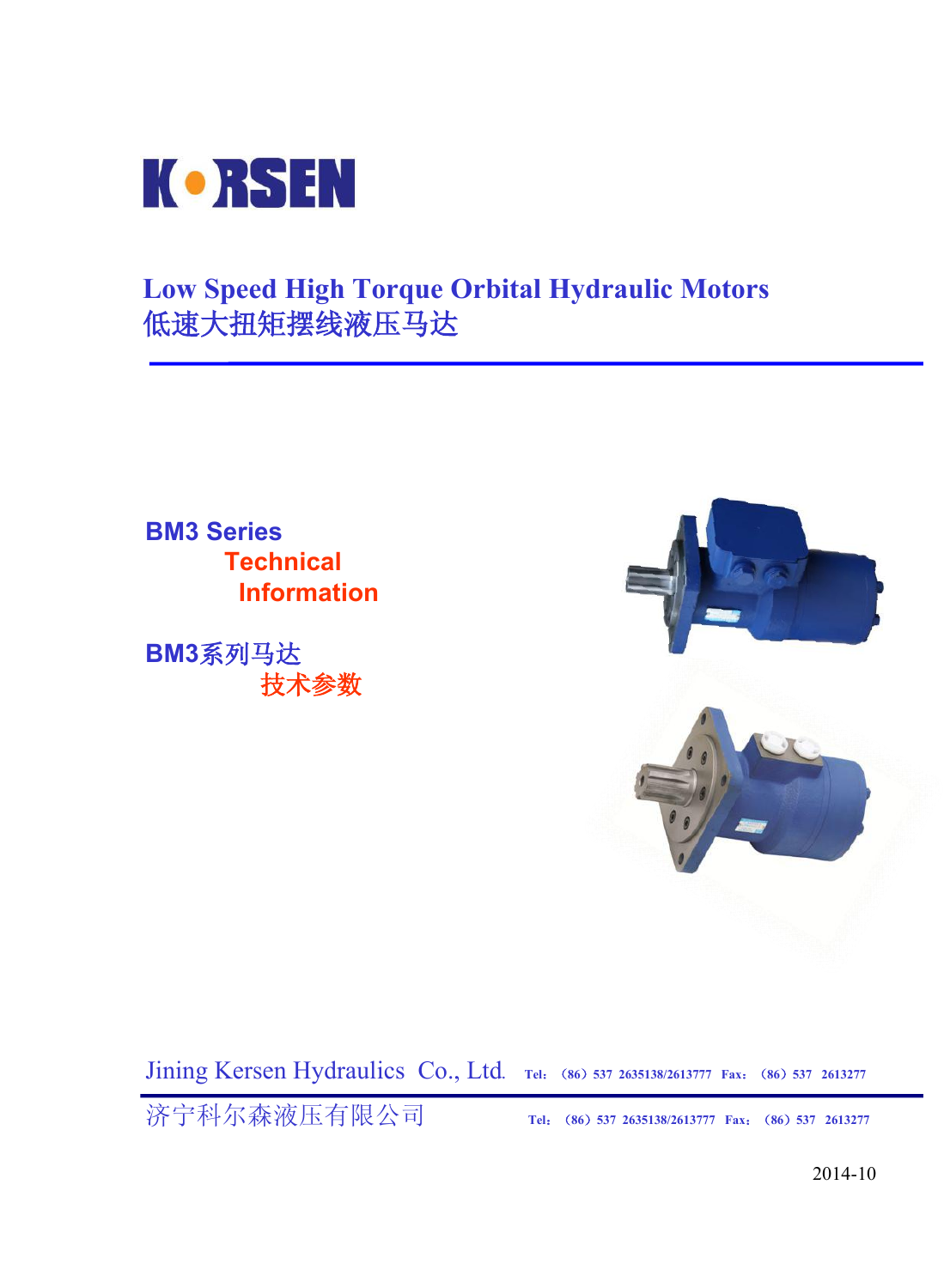

BM3轴配流液压马达

# BM3 Series

## BM3系列





#### • Design Features

•结构特点

•Geroler design,inculding ring,star,needle

- •镶齿式定转子副设计
- •Use high pressure capacity shaft seal
- •采用耐高压轴密封

•Direction of shaft rotation and speed can be controlled easily and smoothly

•可灵活平滑地控制马达的旋转方向和转速

•Big diameter dimension Geroler than SMR

- •定转子副直径尺寸比SMR大
- •Able to work under high pressure
- •能承受更高的压力
- •Extended motor life
- •超长整机使用寿命
- •Extended leak-free performance

•超长的密封部件使用寿命

•主要应用于石油,煤炭机械,小型吊车等工 程机械·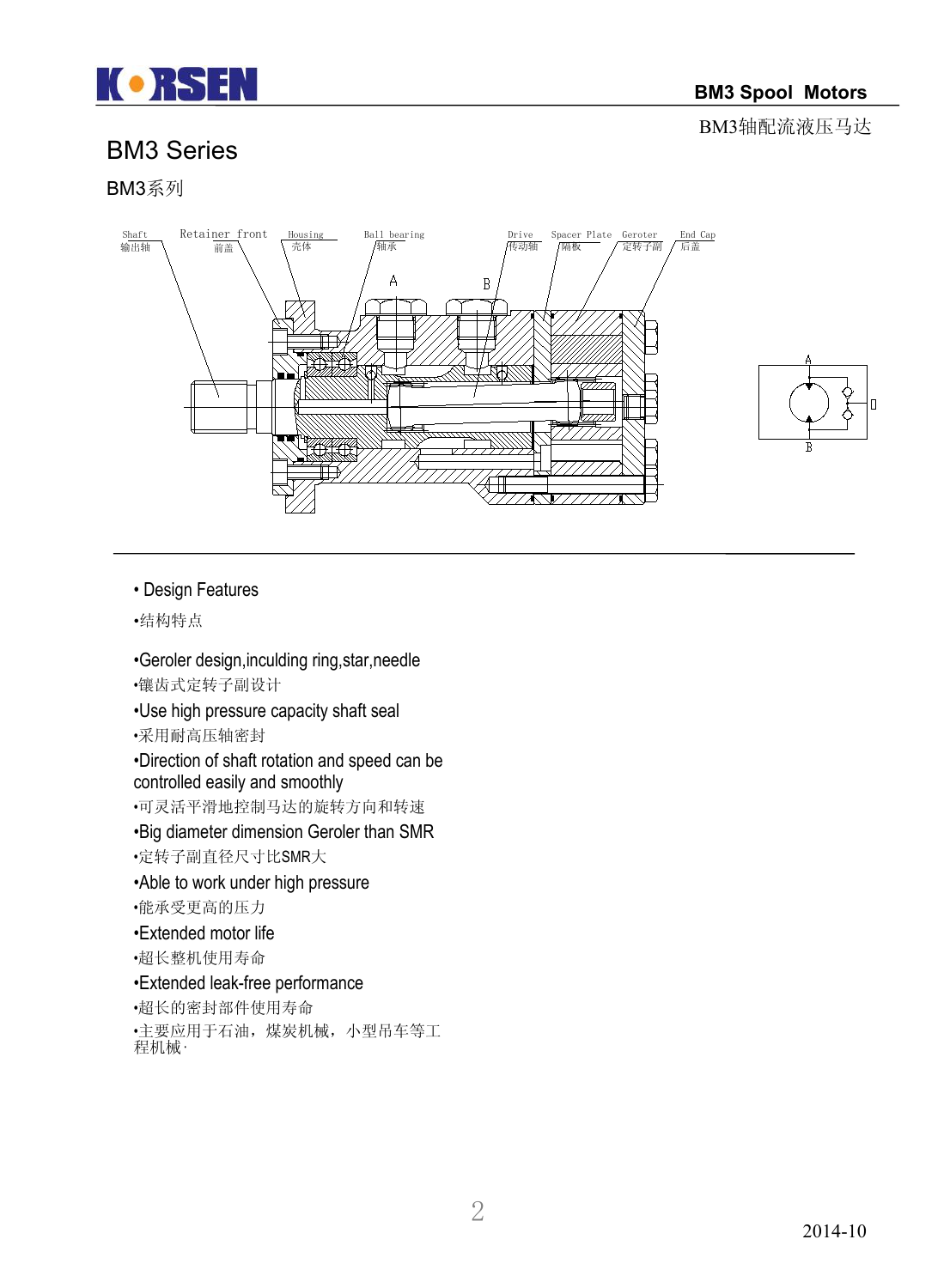

#### •性能参数

• Specification Data **BM3轴配流液压马达** 

| Displacement(排量) cc/r |              |                              | 100 | 125 | 160 | 200 | 245 | 305 | 395 |
|-----------------------|--------------|------------------------------|-----|-----|-----|-----|-----|-----|-----|
| Max.Speed             | <b>RPM</b>   | Continuous<br>(连续)           | 400 | 370 | 250 | 200 | 175 | 160 | 120 |
| 最高转速                  |              | Intermittent<br>(不连续)        | 500 | 420 | 315 | 250 | 225 | 200 | 140 |
| <b>Flow</b>           | <b>LPM</b>   | <b>Continuous</b><br>(连续)    | 50  | 50  | 50  | 50  | 50  | 50  | 50  |
| 流量                    |              | <b>Intermittent</b><br>【不连续) | 60  | 60  | 60  | 60  | 60  | 60  | 60  |
| Torque N.m            |              | <b>Continuous</b><br>(连续)    | 175 | 230 | 271 | 328 | 384 | 480 | 500 |
| 扭矩                    |              | Interm ittent<br>(不连续)       | 197 | 340 | 379 | 355 | 410 | 509 | 628 |
| <b>Pressure drop</b>  | $\wedge$ Bar | <b>Continuous</b><br>(连续)    | 124 | 124 | 115 | 110 | 100 | 90  | 90  |
| 两油口压<br>压力<br>差)      |              | Intermittent<br>不连续)         | 138 | 130 | 124 | 124 | 120 | 120 | 110 |

Maximum Case Pressure -- Without Case Drain (不接外泄油口时, 壳体最大承受压力) ---90 Bar

Max. pressure is the allowed pressure at the inlet port. Rated pressure is the •不连续压力是指马达进油口允许承受的压力,连续压 working pressure difference between inlet and outlet port.

A simultaneous maximum RPM and maximum pressure NOT recommended

Maximum pressure or maximum RPM operation: 10% of every minute

*Recommended fluids*: Anti-wear type of hydraulic oil. Viscosity recommended 过10% 37-73 cSt. Recommended filtration ISO18/13. Maximum operating temperature recommended 80°C

Special high pressure capacity shaft seal ensures back pressure up to 10 Mpa. Recommended preferable back pressure 5 Mpa. Case drain line is recommended when back pressure higher than 5 Mpa. When case drain line is used, make sure the motor is always filled with oil. The motor life is benefited from a case drain line.

It is highly recommended that the motor runs at 30% of rated pressure for at least one hour before application of full load. Be sure the motor is filled with fluid prior to any load applications.

力指两油口连续工作时的压力差

•马达不允许同时在最大转速和最大压力的工况下使用

•不连续运行工况 --- 指马达在此工况下每分钟运行不超

•推荐液压油:粘度为37-73cSt,过滤精度:ISO18/13,系 统最高温度不超过80℃

•轴密封可承受10Mpa的背压,推荐马达背压不要超过 5Mpa,超过5Mpa时, 建议接外泄油管。马达在运行前和 运行中,应保证腔体内始终充满液压油,以使马达得到 良好的润滑和冷却

•强烈建议马达在满负荷运行前先以30%的负荷运行约1 小时,以使马达得到充分的磨合



马达标准旋转方向: 面对输出轴轴端, A 油口进油, 顺时针旋转, B油口进油, 逆时针旋转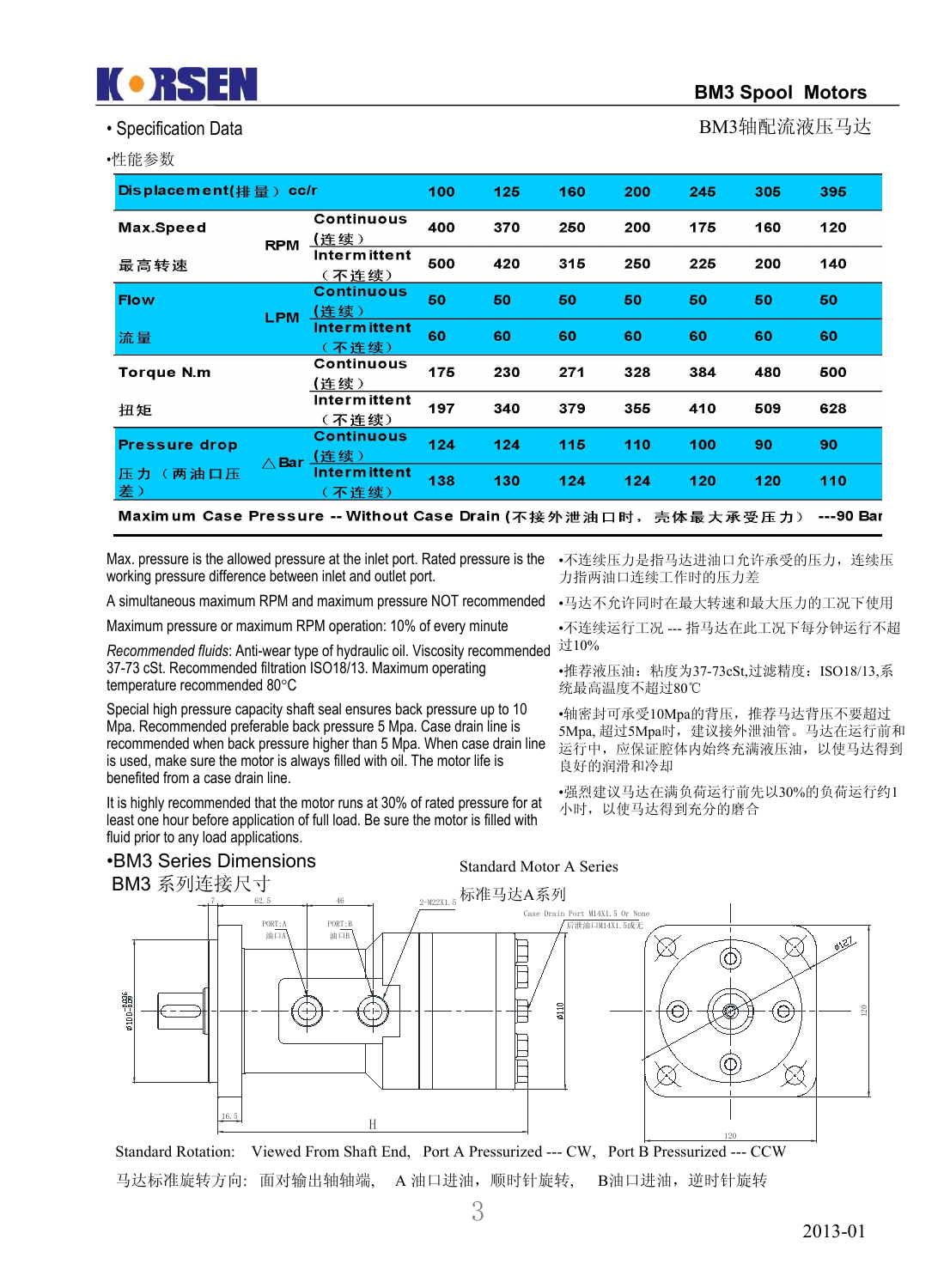

BM3 轴配流液压马达

#### Standard Motor B Series





Standard Rotation: Viewed From Shaft End, Port A Pressurized --- CW, Port B Pressurized --- CCW 马达标准旋转方向: 面对输出轴轴端, A 油口进油, 顺时针旋转, B油口进油, 逆时针旋转

#### Standard Motor C Series





Standard Rotation: Viewed From Shaft End, Port A Pressurized --- CW, Port B Pressurized --- CCW 马达标准旋转方向: 面对输出轴轴端, A 油口进油,顺时针旋转, B油口进油,逆时针旋转



|                 | Displ. 排量 $cc/r$ |            | 00  | 25   | 60  | 200 | 250 | 320 | 400 |
|-----------------|------------------|------------|-----|------|-----|-----|-----|-----|-----|
| A Series        | A系列              |            | 191 | ! 98 | 203 | 209 | 219 | 229 | 245 |
| <b>B</b> Series | B系列              | ı H<br>m m | 201 | 208  | 213 | 219 | 229 | 239 | 255 |
| C Series        | C系列              |            | 180 | 187  | 192 | 198 | 208 | 218 | 234 |

120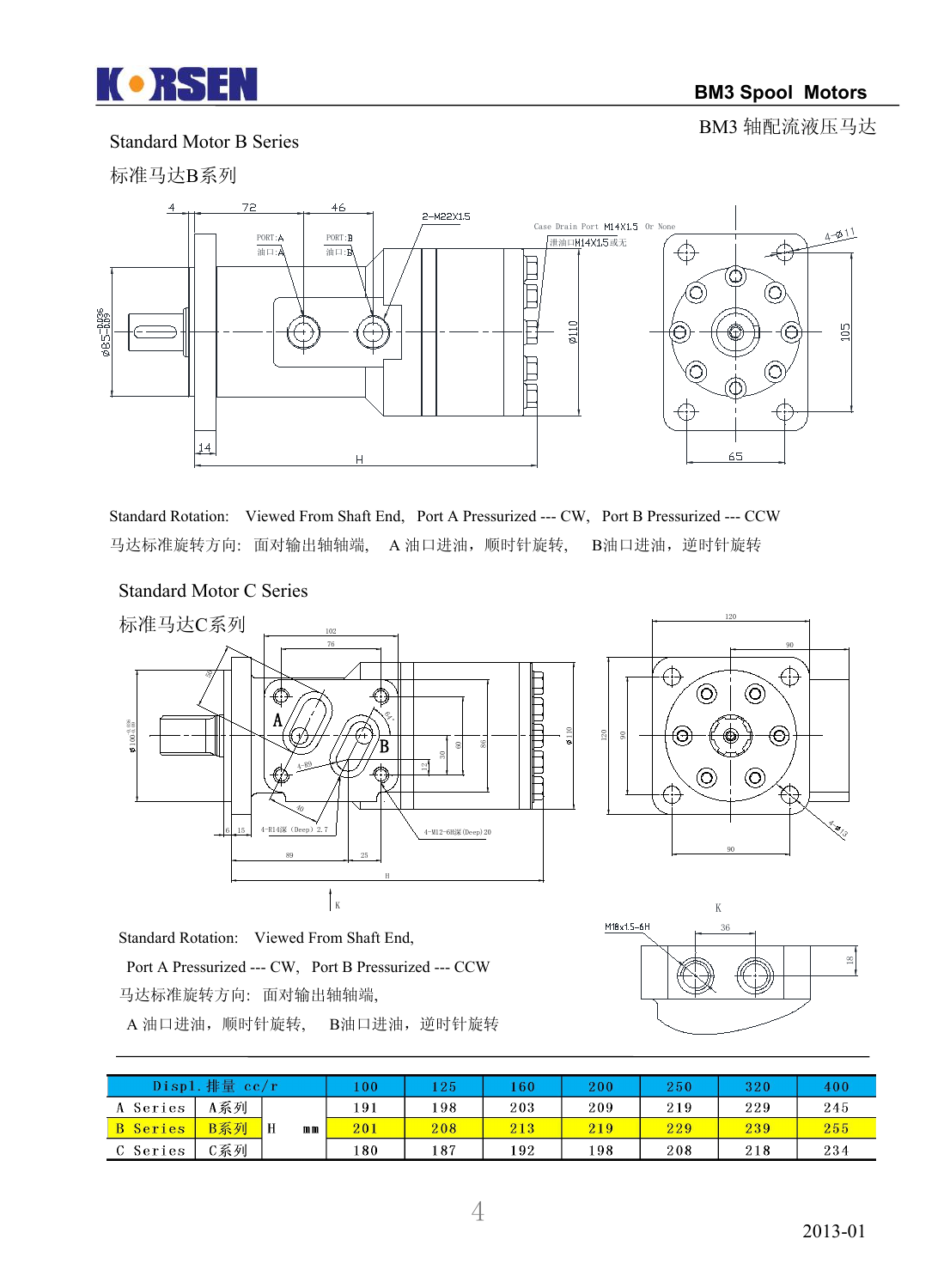

BM3轴配流液压马达

# Dimensions ---Shafts A Series

A系列马达输出轴尺寸



 Dimensions ---Shafts B Series B系列马达输出轴尺寸





 $C1$  and  $1117-41$ 

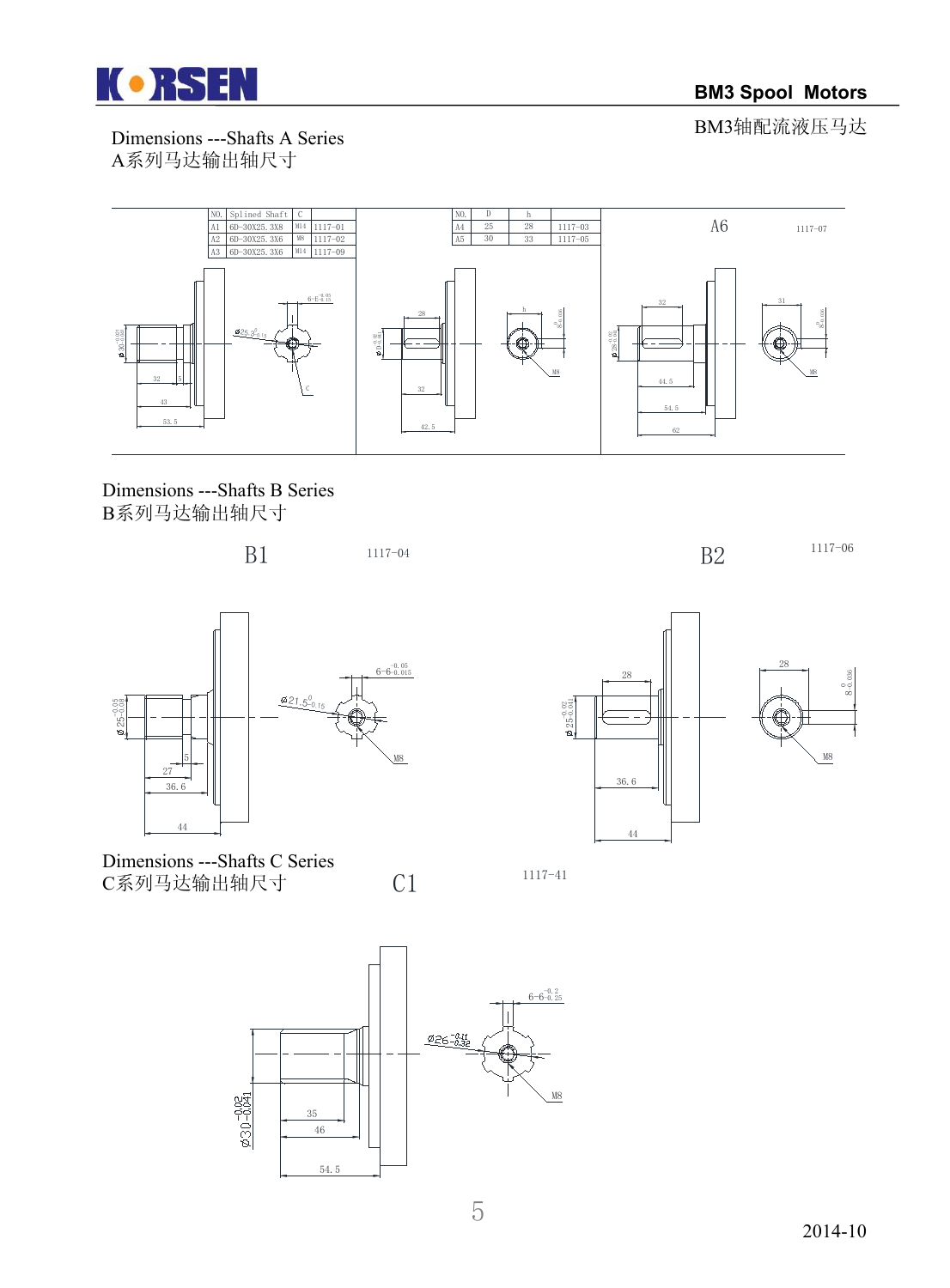

28

BM3轴配流液压马达

## Shaft Side Load Capacity SMR Series BM3系列马达输出轴侧向载荷能力



## Order Information

| <b>Flange And</b>                                                        | <b>Shaft</b>                                                | Port                                                   |          |      |      | Displacement cc/r |      |      |      |
|--------------------------------------------------------------------------|-------------------------------------------------------------|--------------------------------------------------------|----------|------|------|-------------------|------|------|------|
| Pilot                                                                    |                                                             |                                                        | 100      | 125  | 160  | 200               | 250  | 320  | 400  |
|                                                                          | Straighto <sub>25</sub> Flat8(A4)                           |                                                        | 171m1113 | 1112 | 1114 | 1115              | 1116 | 1117 | 1119 |
|                                                                          | Straighto <sub>30</sub> Flat <sub>8</sub> (A <sub>5</sub> ) | 2-M22X1.5<br>No Case                                   | 171m1123 |      | 1124 | 1125              | 1126 | 1127 | 1129 |
|                                                                          | 6D-30X26X8 (A1)                                             | Drain                                                  | 171m1133 | 1132 | 1134 | 1135              | 1136 | 1137 | 1139 |
| 4 Bolt Flange                                                            | 6D-30X26X6 (A2)                                             |                                                        | 171m1143 |      | 1144 | 1145              | 1146 | 1147 | 1149 |
| $4-\varphi13$ Hole<br>Pilot $\varphi$ 100<br>(A Series)                  | Straighto <sub>25</sub> Flat8(A4)                           |                                                        | 171m1153 | 1152 | 1154 | 1155              | 1156 | 1157 | 1159 |
|                                                                          | $Straight\varphi$ 30 Flat8(A5)                              | 2-M22X1.5<br>Case Drain                                | 171m1163 |      | 1164 | 1165              | 1166 | 1167 | 1169 |
|                                                                          | 6D-30X26X8 (A1)                                             | M14X1.5                                                | 171m1173 | 1172 | 1174 | 1175              | 1176 | 1177 | 1179 |
|                                                                          | 6D-30X26X6 (A2)                                             |                                                        | 171m1183 |      | 1184 | 1185              | 1186 | 1187 | 1189 |
|                                                                          | 6D-30X26X6(A1)                                              | Higt Port<br>2-M22X1.5<br>No Case<br>Drain             | 171m1203 |      | 1204 | 1205              | 1206 | 1207 | 1209 |
| 4 Bolt Flange<br>$4-\varphi13$ Hole<br>Pilot $\varphi$ 100<br>(C Series) | 6D-30X26X6 (C1)                                             | Manifold<br>Mount<br>$4 - M12$<br>Side Port<br>M18X1.5 | 175m1143 |      | 1144 | 1145              | 1146 | 1147 | 1149 |
| $4-\varphi11$ Long<br>Flange $\varphi$ 85 (B                             | 6D-25X22X6(B1)                                              | 2-M22X1.5<br>No Case                                   | 171m1193 |      | 1194 | 1195              | 1196 | 1197 | 1199 |
| Series)                                                                  | $Straight@25$ $Flat8(B2)$                                   | Drain                                                  | 171m1213 | 1212 | 1214 | 1215              | 1216 | 1217 | 1219 |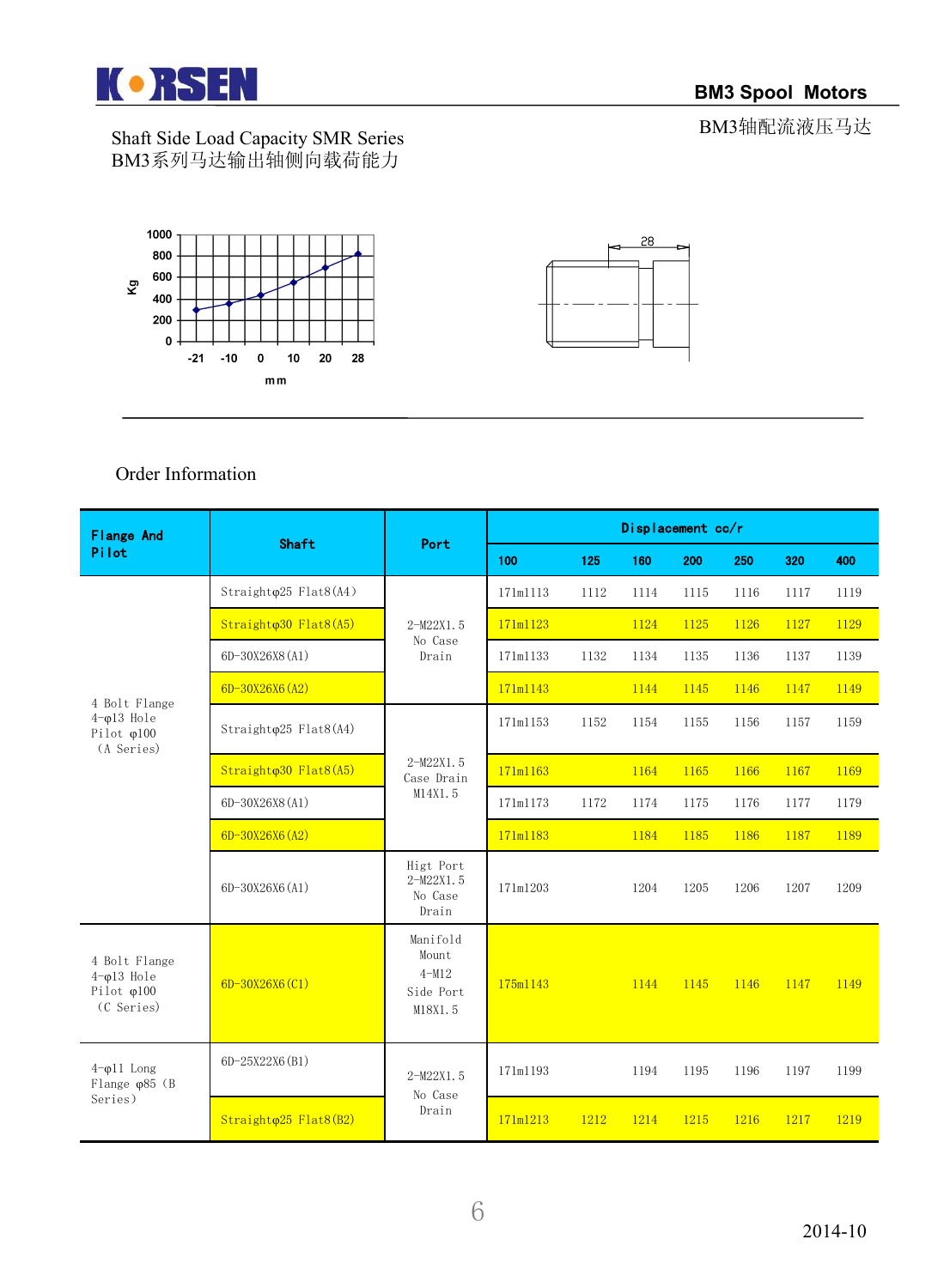

订货信息

#### **BM3 Spool Motors**

BM3轴配流液压马达

| 安装法兰                                      | 输出轴              |                              |          |      |      | 排量cc/r |      |      |      |
|-------------------------------------------|------------------|------------------------------|----------|------|------|--------|------|------|------|
|                                           |                  | 油口形式                         | 100      | 125  | 160  | 200    | 250  | 320  | 400  |
|                                           | φ25直轴平键8(A4      |                              | 171m1113 | 1112 | 1114 | 1115   | 1116 | 1117 | 1119 |
|                                           | φ30直轴平键8(A5)     | 2-M22X1.5直油口面                | 171m1123 |      | 1124 | 1125   | 1126 | 1127 | 1129 |
|                                           | 6D-30X26X8 (A1)  | 内泄                           | 171m1133 | 1132 | 1134 | 1135   | 1136 | 1137 | 1139 |
| 四方法兰, 4-φ13通                              | $6D-30X26X6(A2)$ |                              | 171m1143 |      | 1144 | 1145   | 1146 | 1147 | 1149 |
| 孔连接, φ127分布φ<br>100止口 (A型)                | φ25直轴平键8(A4)     |                              | 171m1153 | 1152 | 1154 | 1155   | 1156 | 1157 | 1159 |
|                                           | φ30直轴平键8(A5)     | 2-M22X1.5直油口面                | 171m1163 |      | 1164 | 1165   | 1166 | 1167 | 1169 |
|                                           | 6D-30X26X8 (A1)  | M14X1.5外泄                    | 171m1173 | 1172 | 1174 | 1175   | 1176 | 1177 | 1179 |
|                                           | $6D-30X26X6(A2)$ |                              | 171m1183 |      | 1184 | 1185   | 1186 | 1187 | 1189 |
|                                           | 6D-30X26X6 (A1)  | 2-M22X1.5高油口面<br>中心距45<br>内泄 | 171m1203 |      | 1204 | 1205   | 1206 | 1207 | 1209 |
| 四方法兰, 4-φ13通<br>孔连接, φ127分布φ<br>100止口(C型) | $6D-30X26X6(C1)$ | 4-M12板式油口面,<br>测油口M18X1.5    | 175m1143 |      | 1144 | 1145   | 1146 | 1147 | 1149 |
| 4孔长方法兰4-φ11<br>止口φ85 (B型)                 | 6D-25X22X6 (B1)  | 2-M22X1.5直油口面                | 171m1193 |      | 1194 | 1195   | 1196 | 1197 | 1199 |
|                                           | 25直轴平键8(B2)      | 内泄                           | 171m1213 | 1212 | 1214 | 1215   | 1216 | 1217 | 1219 |

#### **Model Code for BM3 Series Motors**

**BM3**系列马达型号编码

| $1 \mid 2 \mid 3 \mid 4 \mid 5 \mid 6 \mid 7 \mid 8 \mid 9 \mid 10 \mid 11 \mid 12$ |  |  |  |  |  |
|-------------------------------------------------------------------------------------|--|--|--|--|--|
| M                                                                                   |  |  |  |  |  |

Position 1,2,3 ---BM3 Series Motor

第1,2,3位数字,表示BM3系列马达

Position 4,5 ----Displacement, cc/r 第5,6位数字,表示马达排量 01 ---- 100 02 ---- 125 03 ---- 160 04 ---- 200 05 ---- 245 06 ---- 305 07 ---- 395